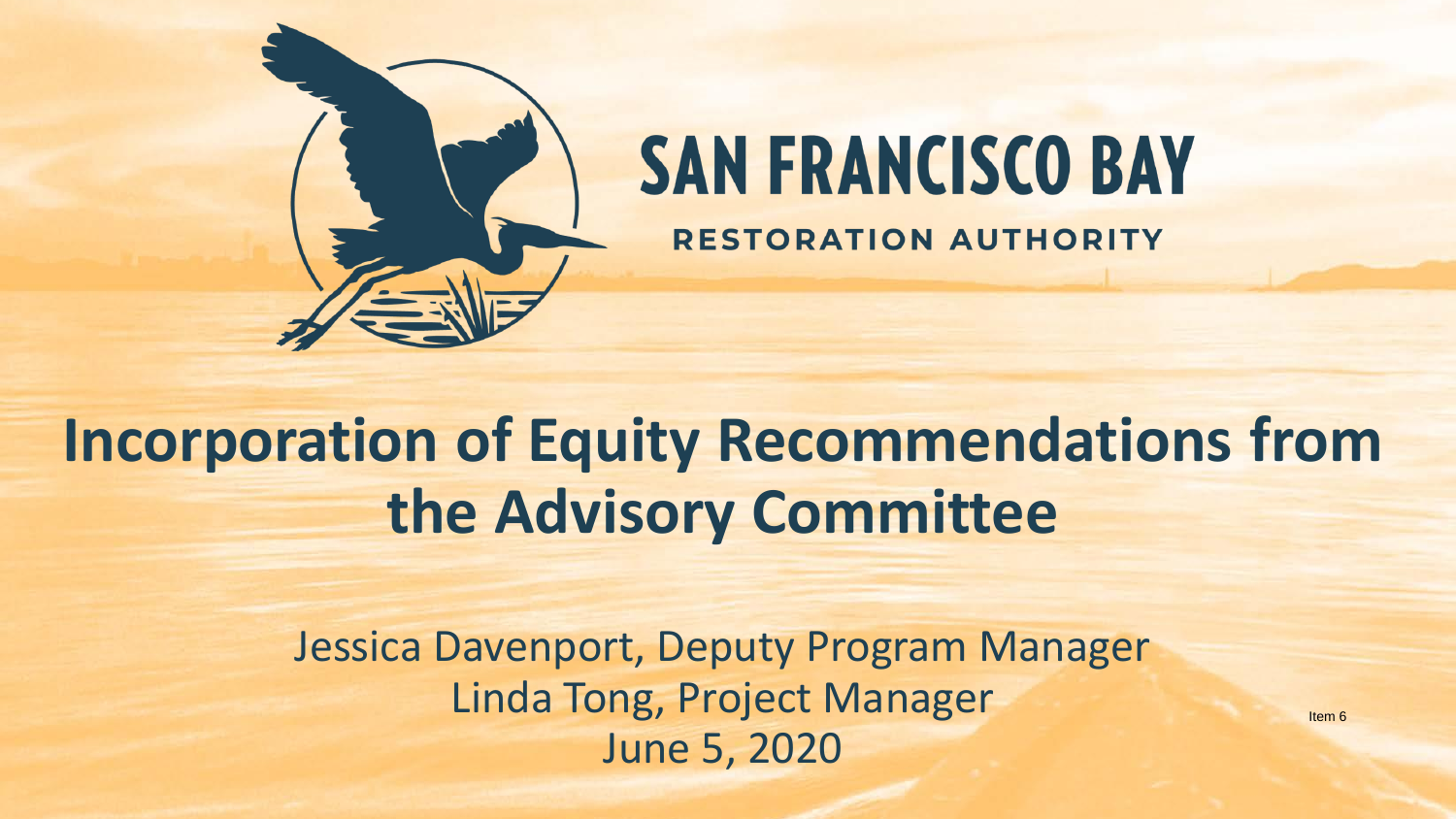## AC Recommendations Incorporated into the **2020 Grant Program Materials**

| <b>AC Recommendation</b>                                                                | <b>Staff Response</b>                                                                                                                                                                                                                                                                                                                                                              |
|-----------------------------------------------------------------------------------------|------------------------------------------------------------------------------------------------------------------------------------------------------------------------------------------------------------------------------------------------------------------------------------------------------------------------------------------------------------------------------------|
| 1.1 Request a Letter of Inquiry prior to $\cdot$                                        | Staff drafted a Pre-Application.                                                                                                                                                                                                                                                                                                                                                   |
| submitting grant application.                                                           | • If the project is eligible for Authority funding, staff will advise applicant to submit a<br>full application for the grant round or work with staff for the Community Grants<br>Program.<br>. If the project is not eligible for Authority funding, staff will provide suggestions on<br>how it could be modified to become eligible.                                           |
| 1.4 Amend scoring criteria to show<br>stronger nexus/relationships with<br><b>EDCs.</b> | • RFP scoring criteria amended: 20 points out of 40 in the "Likelihood of Success"<br>section for the "project's level of meaningful community involvement and benefits<br>and/or innovative partnerships."<br>• 40 points can be earned in the Prioritization Criteria section. One of the priorities are<br>projects that benefit economically disadvantaged communities (EDCs). |

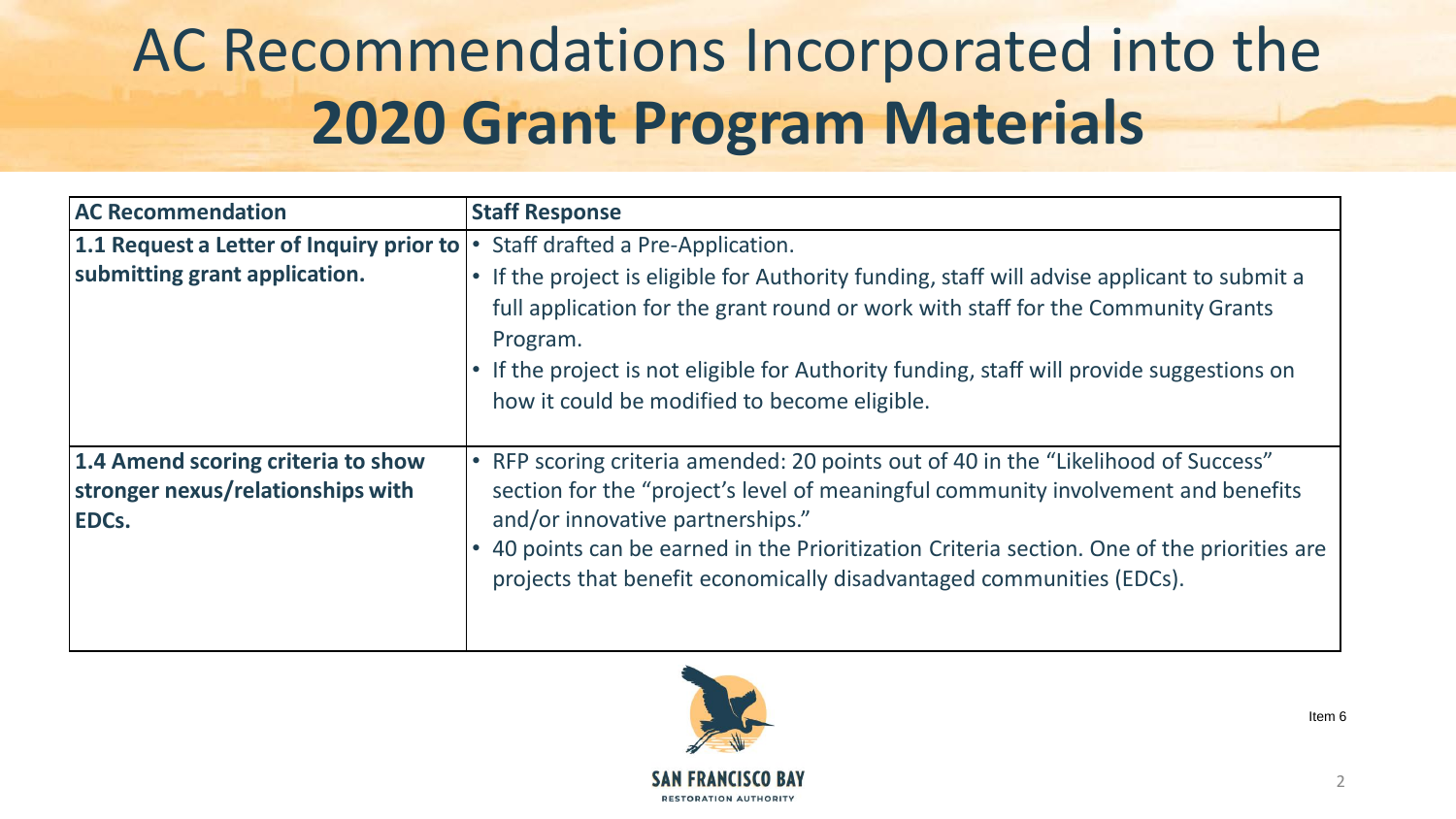## AC Recommendations Incorporated into **2020 Grant Program Materials** (cont.)

| <b>AC Recommendation</b>                                                                                                                                                                                                                         | <b>Staff Response</b>                                                      |
|--------------------------------------------------------------------------------------------------------------------------------------------------------------------------------------------------------------------------------------------------|----------------------------------------------------------------------------|
| 1.9 Create a document with a basic template of what's expected of  <br>$ $ applicants with examples of what a competitive proposal looks like<br>and how to implement the scoring criteria in order to help clarify<br>eligibility requirements. | Staff to complete this before releasing the RFP.                           |
| 1.10 Create an application checklist for the applicants with a<br>roadmap/blueprint of what they need to have ready in order to<br>fulfill the grant criteria written in plain and accessible language.                                          | • The grant application's checklist has been edited to<br>improve clarity. |



Item 6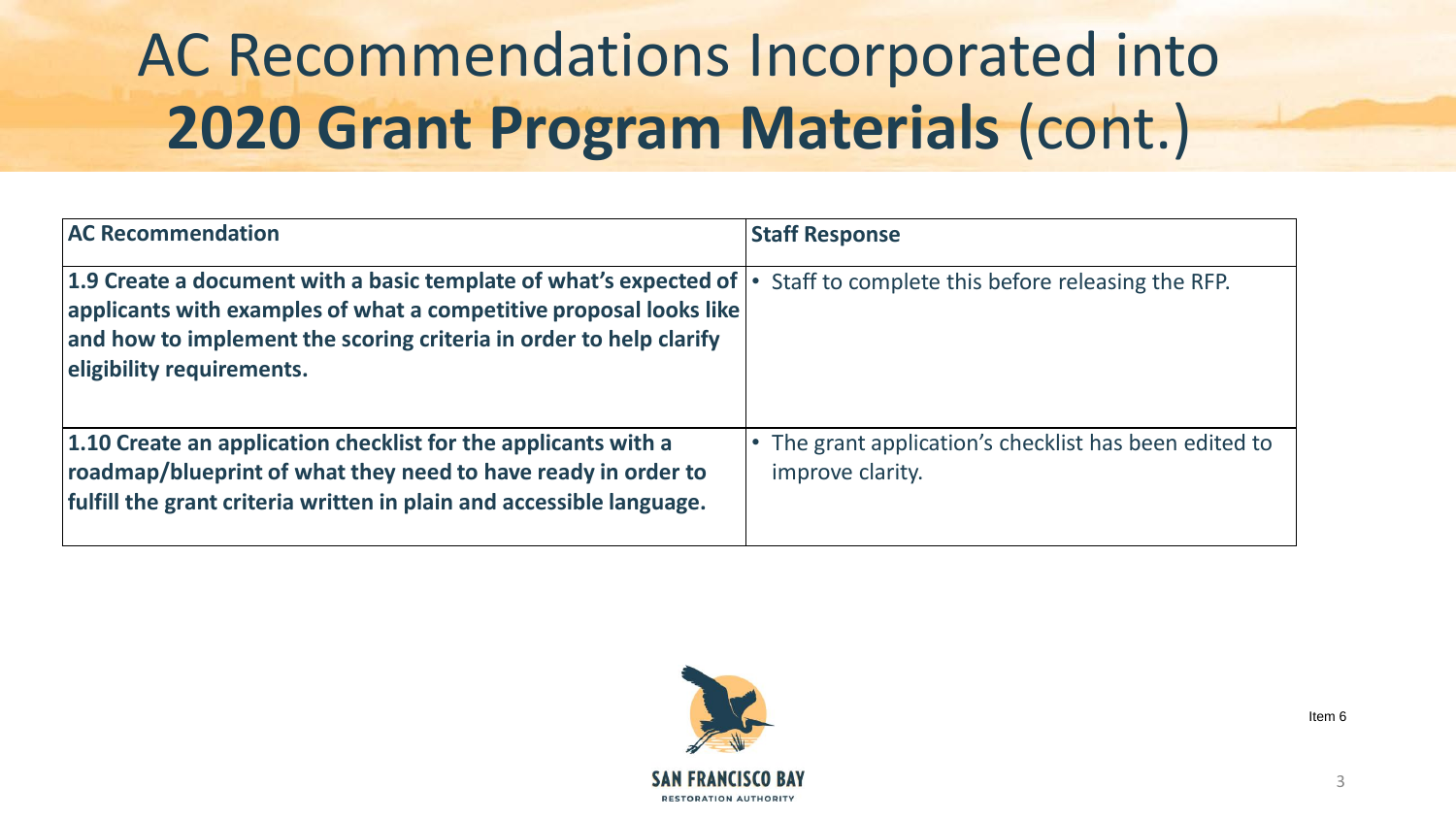## AC Recommendations Incorporated into **2020 Grant Program Materials** (cont.)

| <b>AC Recommendation</b>                                                                                                                                        | <b>Staff Response</b>                                                                                                                                                                                                                                               |
|-----------------------------------------------------------------------------------------------------------------------------------------------------------------|---------------------------------------------------------------------------------------------------------------------------------------------------------------------------------------------------------------------------------------------------------------------|
| 1.11 Begin simplifying language and<br>phrasing in Measure AA grant<br>program materials.                                                                       | Grant Program Guidelines and RFP were combined into a single document.<br>Language in RFP and application was simplified and clarified.<br>Questions that resulted in repetitive answers were combined.                                                             |
|                                                                                                                                                                 |                                                                                                                                                                                                                                                                     |
| 2.7 Require or encourage project<br>applicants to engage communities,<br>with a focus on disadvantaged<br>communities during or prior to the<br>design process. | • The grant application was revised to ask how the project will seek community<br>involvement and what community benefits it is expected to provide. The application<br>checklist includes the option to include support letters from community<br>representatives. |

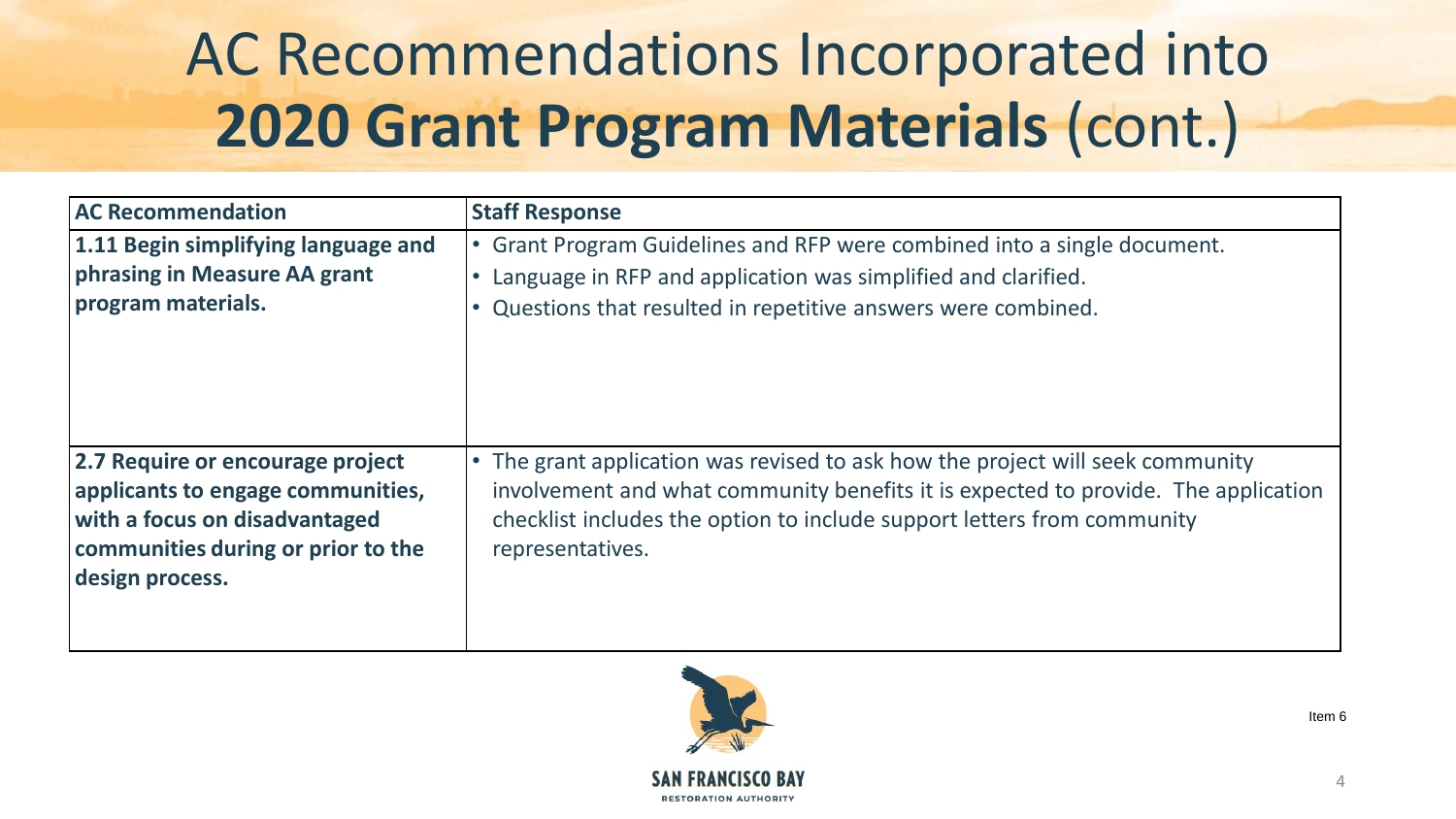#### AC Recommendations Incorporated into **FY 2020/21 Staff Work Plan**

| <b>AC Recommendation</b>                                                                                                                                                                                                                                                                                                                        | <b>Staff Response</b>                                                                                                                                                                                                                                                              |
|-------------------------------------------------------------------------------------------------------------------------------------------------------------------------------------------------------------------------------------------------------------------------------------------------------------------------------------------------|------------------------------------------------------------------------------------------------------------------------------------------------------------------------------------------------------------------------------------------------------------------------------------|
| 1.3 Conduct community outreach workshops for<br>prospective applicants.                                                                                                                                                                                                                                                                         | "Outreach to potential Authority project proponents and partners,<br>with a focus on building capacity for projects that include meaningful<br>community engagement and provide tangible benefits to EDCs. This                                                                    |
| 1.7 Foster partnerships between community-based<br>organizations and local government/implementing<br>entities.                                                                                                                                                                                                                                 | will include technical assistance, such as workshops  It will also<br>include outreach to agencies and organizations engaged in habitat<br>restoration in or near EDCs to assist them in forming partnerships with<br>local community-based organizations and other local experts" |
| 1.12 Enter all funded and potential EDC projects into<br><b>EcoAtlas</b> as a project hub. Once these projects can be<br>visualized, it will be easier for us and applicants to see<br>if and how these projects can be consolidated or<br>integrated with other bigger projects to achieve a<br>higher level of benefits on a watershed scale. | "adding projects proposed by community-based organizations to<br>[EcoAtlas] Project Tracker to raise awareness of their interests and<br>facilitate partnerships among proponents of nearby projects."                                                                             |

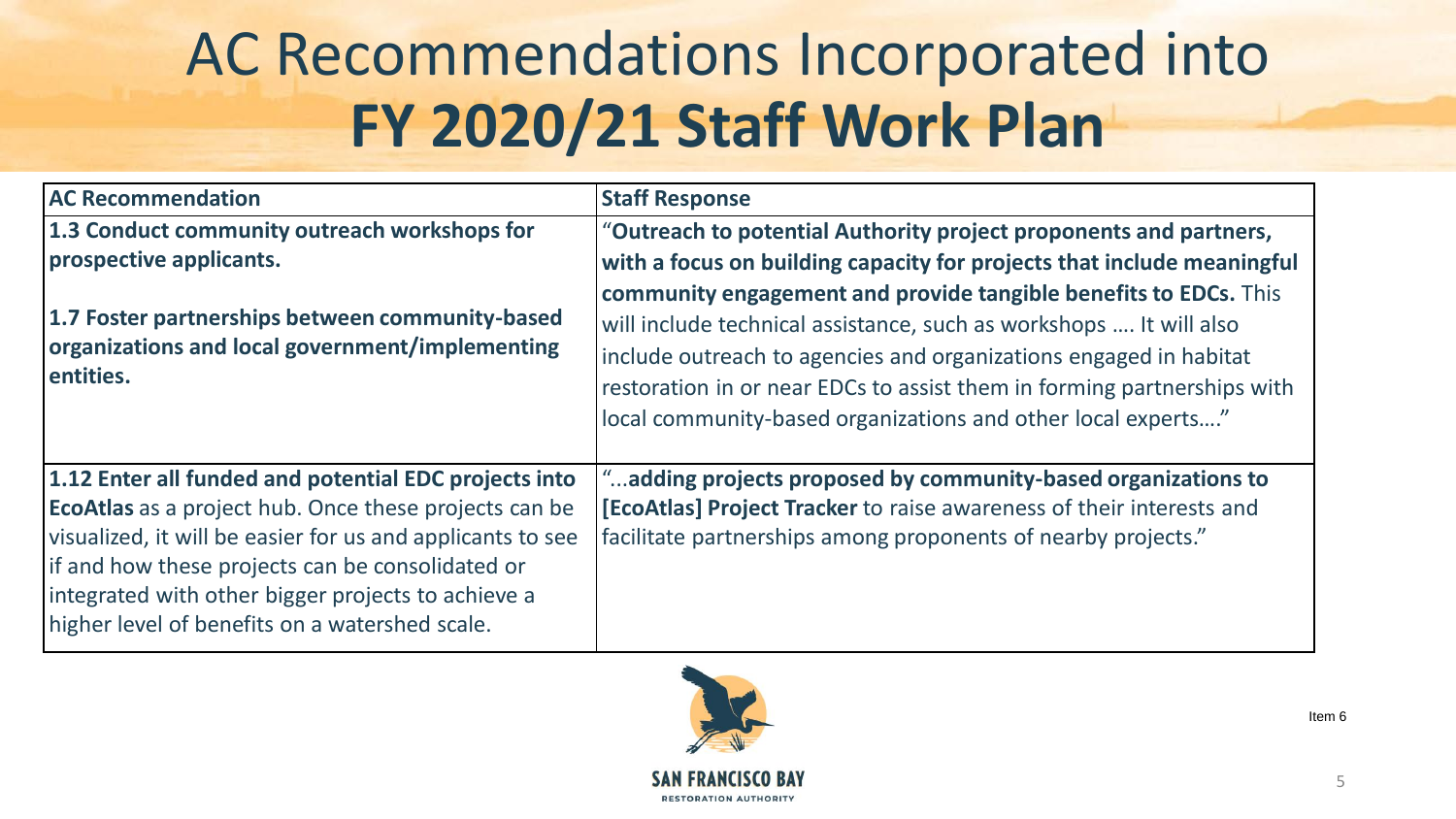#### AC Recommendations Incorporated into **FY 2020/21 Staff Work Plan** (cont.)

| <b>AC Recommendation</b>                                                                                                                                                                                                                                                                                                                                                                                                                                                                                                                                                                                                                                                                                                                                                                | <b>Staff Response</b>                                                                                                                                                                                            |
|-----------------------------------------------------------------------------------------------------------------------------------------------------------------------------------------------------------------------------------------------------------------------------------------------------------------------------------------------------------------------------------------------------------------------------------------------------------------------------------------------------------------------------------------------------------------------------------------------------------------------------------------------------------------------------------------------------------------------------------------------------------------------------------------|------------------------------------------------------------------------------------------------------------------------------------------------------------------------------------------------------------------|
| 2.3 Develop a second, separate application track for small<br>community groups. Community groups should not have to<br>compete against much more established organizations and<br>larger agencies with the capacity and resources required to<br>apply under the current process (9).<br>2.4 Prioritize building capacity of partners and applicants<br>from historically underrepresented groups by offering<br>technical assistance to support first-time applicants with<br>navigating the process and eliminating barriers (11).<br>2.6 Provide project planning assistance to help local<br>groups identify appropriate projects and habitat<br>restoration goals (Cmte)<br>2.8 Recognize community-based expertise and confidence<br>in genuinely community-led processes (14.2). | "Development of a Community Grants Program, with a focus on funding<br>projects that include meaningful community engagement and provide<br>tangible benefits to economically disadvantaged communities (EDCs)." |



RESTORATION AUTHORITY